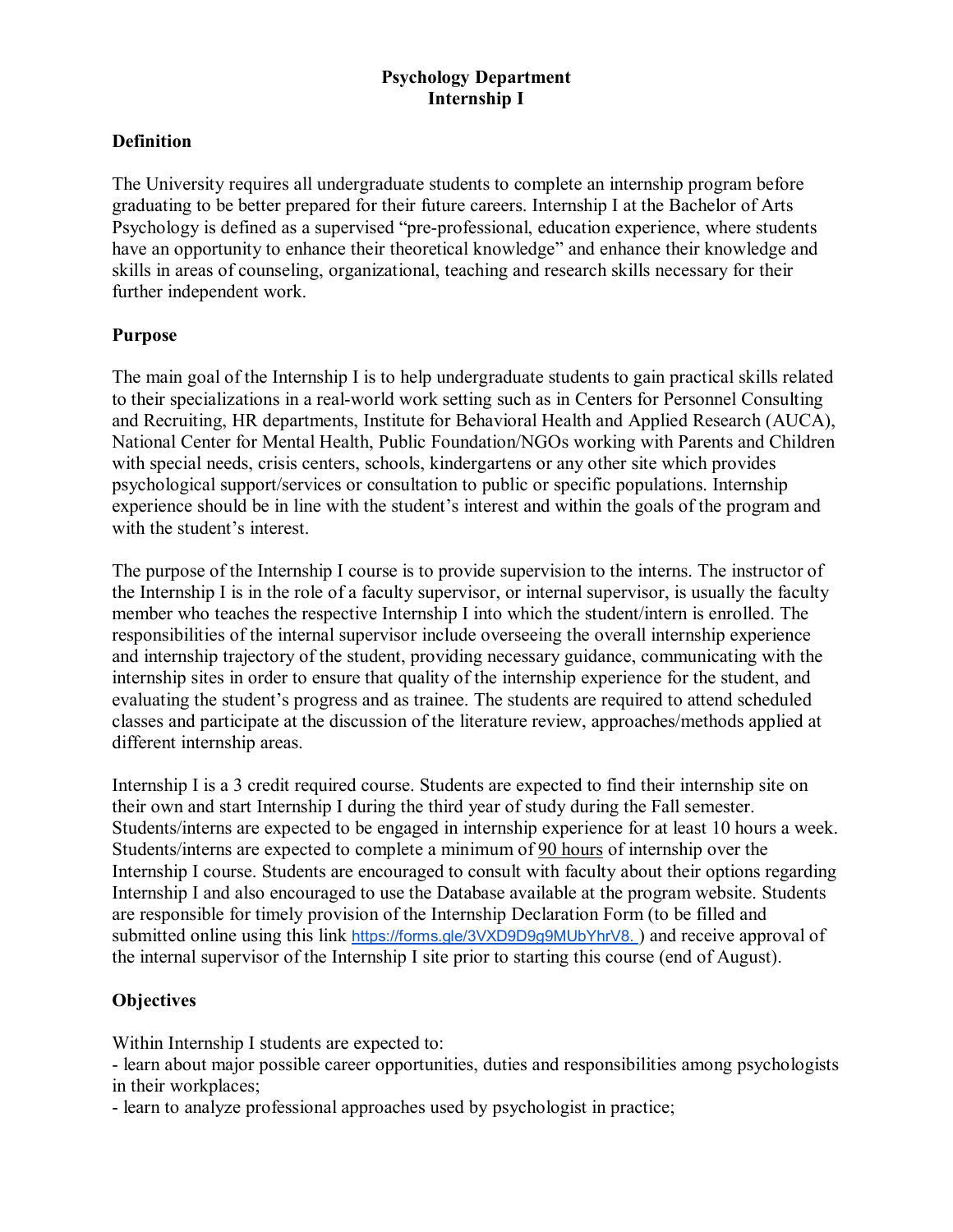- show the ability to apply theoretical knowledge to real life situation;

- develop ability to analyze critically the work of professional psychologists, organization of psychological support/services or HR offices.

- apply acquired research skills in practical contexts;

- be able to carry out specific professional tasks under careful supervision of external supervisor;

- develop clear vision of their career opportunities as a psychologist.

### **Prerequisite courses**

It is important to take into account that when selecting an internship site, you need to take the prerequisite courses for some of them. Below you can find more detailed information on prerequisite for some internship areas:

| Internship areas                | Prerequisite courses take be taken prior or during the    |
|---------------------------------|-----------------------------------------------------------|
|                                 | Internship I (at least one from the courses listed below) |
| <b>CHILDREN WITH SPECIAL</b>    | Special psychology                                        |
| NEEDS/                          | Autism and Applied Behavior Analysis treatment I          |
| <b>THERAPY &amp; COUNSELING</b> | Applied Behavior Analysis treatment II                    |
|                                 | Group counseling                                          |
| <b>CLINICAL PSYCHOLOGY</b>      | Abnormal Psychology                                       |
| <b>HR PRACTICES</b>             | Market psychology                                         |
|                                 | Industrial and Organizational Psychology                  |
|                                 | Intro to Management                                       |
|                                 | Organizational Behavior                                   |
|                                 | Human resource management                                 |
| <b>RESEARCH</b>                 | Intro to Probabilities and Statistics                     |
|                                 | Research Methods in Social Sciences                       |
|                                 | Psychological tests                                       |

# **Reporting**

By the end of the internship I it is expected that interns will submit their reports that include:

- **Internship Diary** (daily report) describing:
	- Activities
	- Theoretical knowledge acquired
	- Practical skills obtained
	- Conclusions, notes and comments
- **Internship I report** (5 pages 1,5 space, with a separate title page and references)
	- 1. *Organization*. Describe the place you chose for conducting the internship. Explain your choice. Provide short information about the organization you chose and your supervisor.
	- 2. *Objectives*. Reflect on your objectives for the internship. Were they fulfilled or not? (Refer to your Declaration Form).
	- 3. *Literature review*. Describe main concepts, approaches, methods that helped to broaden your understanding of the actions of psychologist or specific activities that were undertaken at the internship site. Reflect on how you applied the theoretical knowledge you gained to the practical situations at your internship site.
	- 4. *Duties and responsibilities*. Describe the main duties of a psychologist in this organization.
	- 5. *Observation.* Describe the kind of psychologist's work you had a chance to observe